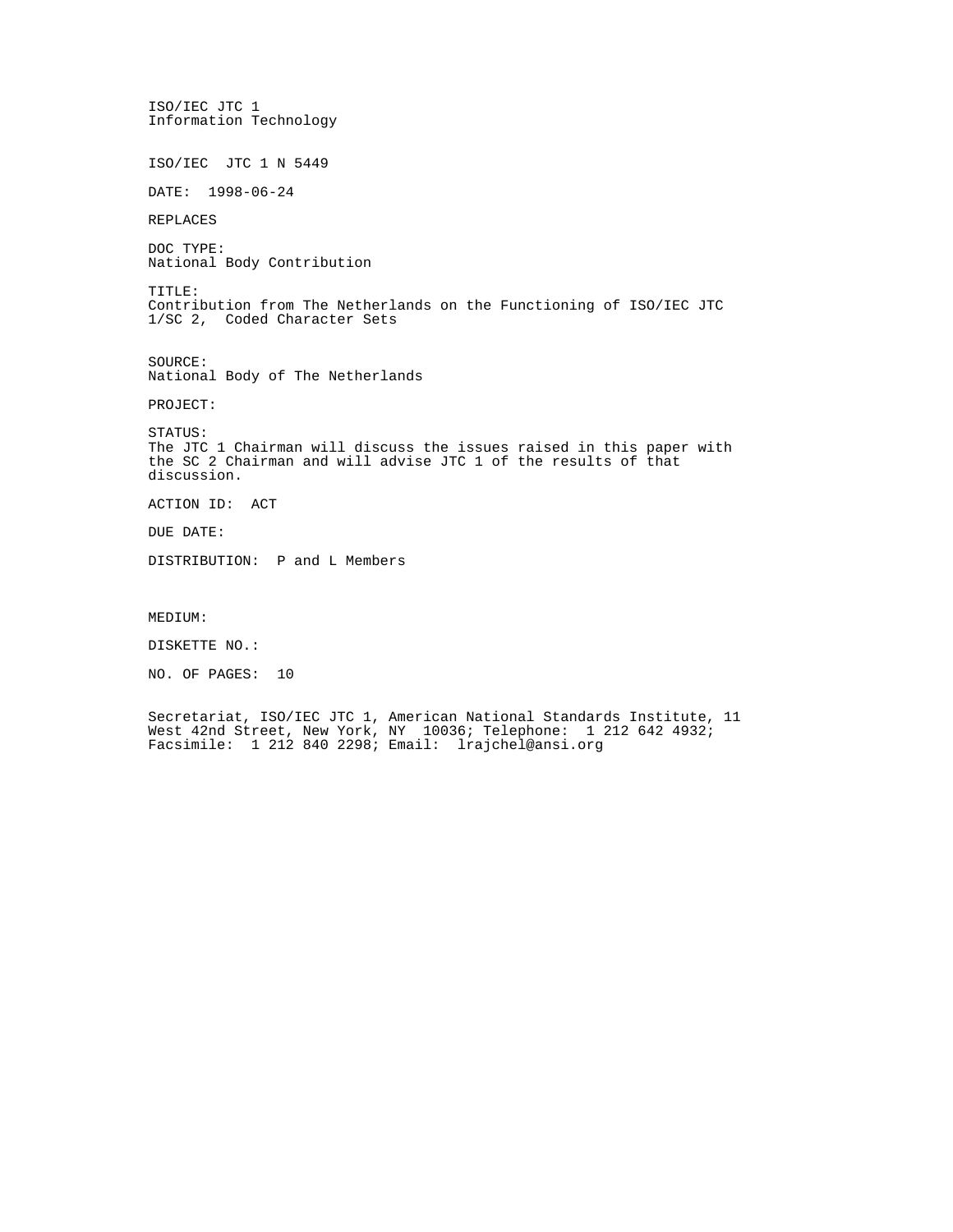**Title: CONTRIBUTION FROM THE NETHERLANDS ON THE FUNCTIONING OF ISO/IEC JTC1/SC2, Coded Character Sets**

**Source: NNI, The Netherlands**

**Status: To the attention of ISO/IEC JTC1**

**Date: 1998-05-25, VERSION 1.2**

It is with considerable hesitation that we decided to take the step to ask for your attention to an issue we think most important. The Netherlands NB has become increasingly concerned about the way JTC1/SC2, Coded Character Sets is functioning. In particular we want to highlight three aspects of the first interest to us.

-- Stability of ISO standards is of primary importance to bodies, users or industry, that have implemented these. The fundament of the prestige of ISO is that the documents it provides will not be modified without proper justification and only after careful consideration of ensuing consequences. On this solid base industry produces implementations, and users invest their money in procuring these. ISO (and IEC) TCs, SCs and WGs have the duty to respect the confidence users have put in the products claiming conformance as they are presented to them.

SC2 has not paid attention to serious objections to some proposals that, if adopted, would endanger substantial investments. The extent of these is illustrated in Attachment A. A particularly important case is described in Attachment B.

-- Resources of NBs are quite limited and experts scarce. Thus JTC1 decided to stress market relevance with ISO standards to be developed, in order to prevent issuing standards only relevant to small groups.

SC2 decided to disregard a request from our NB (SC2 N 2881, Attachment C) to create rational limitations to additions of new characters or scripts to SC2 standards. Its WG2 adopted instead a "roadmap" (SC2/WG2 N 1499), for ISO/IEC 10646, that even provides for inclusion of scripts not yet decyphered (like that of the unique Phaistos disc) next to those as esoteric as Etruscan, Sinaitic, Avestan, Old Persian cuneiform, Buginese, Old Mormon and the scripts from the books of Tolkien. Obviously, SC2/WG2 expects that NBs are prepared to send experts to discuss these subjects a full week twice a year, an excessive claim to NBs not having an interest in the scripts, but not wanting to be confronted with unannounced proposals for undesired additions to their national repertoire. These NBs require a standard like a safe house, not like Ye Olde Curiosity Shoppe. After Amendment 7 to ISO/IEC 10646-1 industry expressed its concern about the growing numbers of these (SC2/WG2 N 1388). But at present SC2/WG2 has arrived at PDAM 22.

-- Clarity of the decision process has always been an important goal of ISO, in order to achieve broad support and consensus on precise wording. Thus a system of steps and stages was meticulously maintained, resulting in documents of which the detailed development could be well traced, preventing any surreptious action. JTC1 has its Directives to rule the process. Decisions may be taken by letter ballot or at meetings. But proposals not yet documented may turn up at the latter, and may be approved by delegates attending, without proper investigation of consequences. We want to ask for attention to this problem, and want guidance from JTC1 what to do if unwanted effects appear to have been overlooked.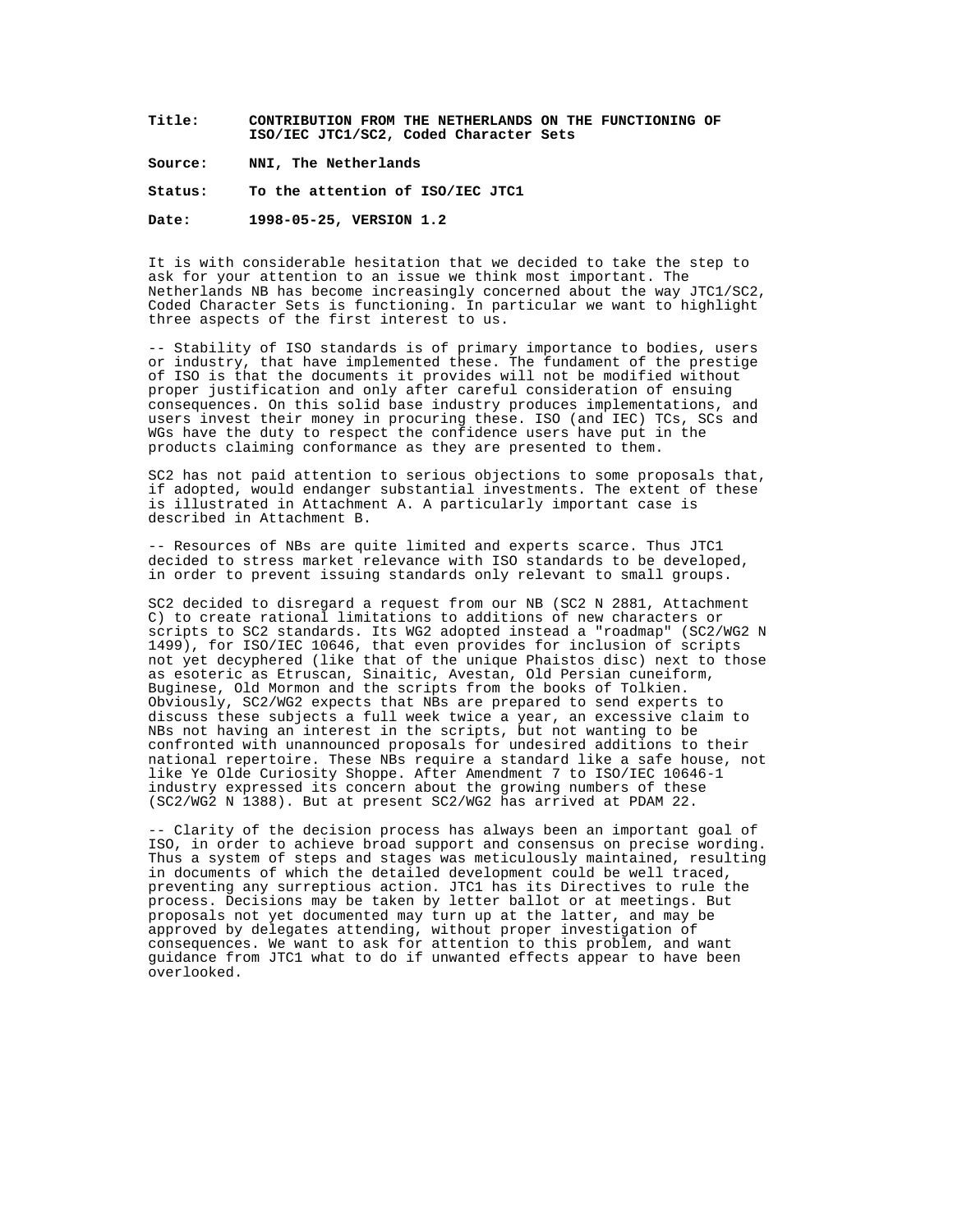SC2 faced the problem several times. At the 1992 SC2/WG2 meeting the disposition of comments to DIS 10646-1 resulted in characters added, to which some NBs would have objected, had they known the attempt. Under heavy pressure delegates agreed to a coding scheme for Korean, which proved to be utterly impractical, and had to be replaced a few years later, after action from Korea, by a better scheme.

DIS 8859, parts 1-6,9,10, were out for letter ballot, ending 1997-07-06. SC2/WG3, meeting 1997-07-04,07, nevertheless discussed the contents of these parts and agreed to technical changes to the texts (SC2 N 2933, Resolution M12.03). At this moment the result of voting was not known, nor the NB comments. A resolution was adopted to apply a technical change to the 8 DISs. Preparation of the D of C and the final text was delegated to the Project Editors. After some time it was discovered that changes would make the 8 parts of 8859 inconsistent with ISO/IEC 4873, on which these are based. Also the layout of Table 2, the code table, in the 8 parts would be changed (but this decision is not found in any resolution). But ISO 2375 by which code tables are registered requires that these are presented in the style of ISO/IEC 646 or 4873. This was reported by our delegate (also project editor of 6 parts) to the next SC2 plenary meeting March 1998 in Seattle, USA. The fact could not be denied, but, instead of reconsidering the issue, it was decided to change ISO 2375 and to instruct the Registration Authority to modify their Practice document (SC2 N 3077, Resolution M08.06). Can a JTC1 SC instruct a JTC1 Registration Authority?

It should be realized that the technical changes in DIS 8859 only pertain to informative additions, but that the SC2 decision involves revision of all 200 registrations, and beyond that, of 646, 2022, 2375, 4873, 6937, 10367, and the other parts of 8859. And this is done without any cost/benefit analysis. No letter ballot was initiated to support this far-reaching action, and NBs not represented in Seattle may not even be aware of what is going to happen, and what it will cost them.

In the preceding we we have outlined our concern on the major points, leaving minor ones out (like the introduction of a new type of editor, Resolution M08.24).

As a conclusion we submit the following requests to JTC1.

1. We request JTC1 to check the present functioning of its SC2, in particular the disrespect shown to user needs, and to restore regular practice, not in the least by enforcing SC2 to keep to JTC1 Directives.

2. We request JTC1 to examine critically the program of work of SC2 and to remove everything serving only a small audience.

3. We request JTC1 to instruct SC2 to properly address the issue forwarded in the Position Statement of our NB (contained in Attachment  $B)$ .

4. We request JTC1 to investigate the validity of SC2 decisions with respect to technical changes to the approved DISs 8859, parts 1-6,9,10, and to suspend publication of any part until the result is known.

Attachments

- A National Activity Report to SC2 plenary, March 1998 (SC2 N 3046) B Position statement of the Netherlands NB on the separation of characters
- C Position statement of the Netherlands NB regarding further development in JTC1/SC2 (SC2 N 2881)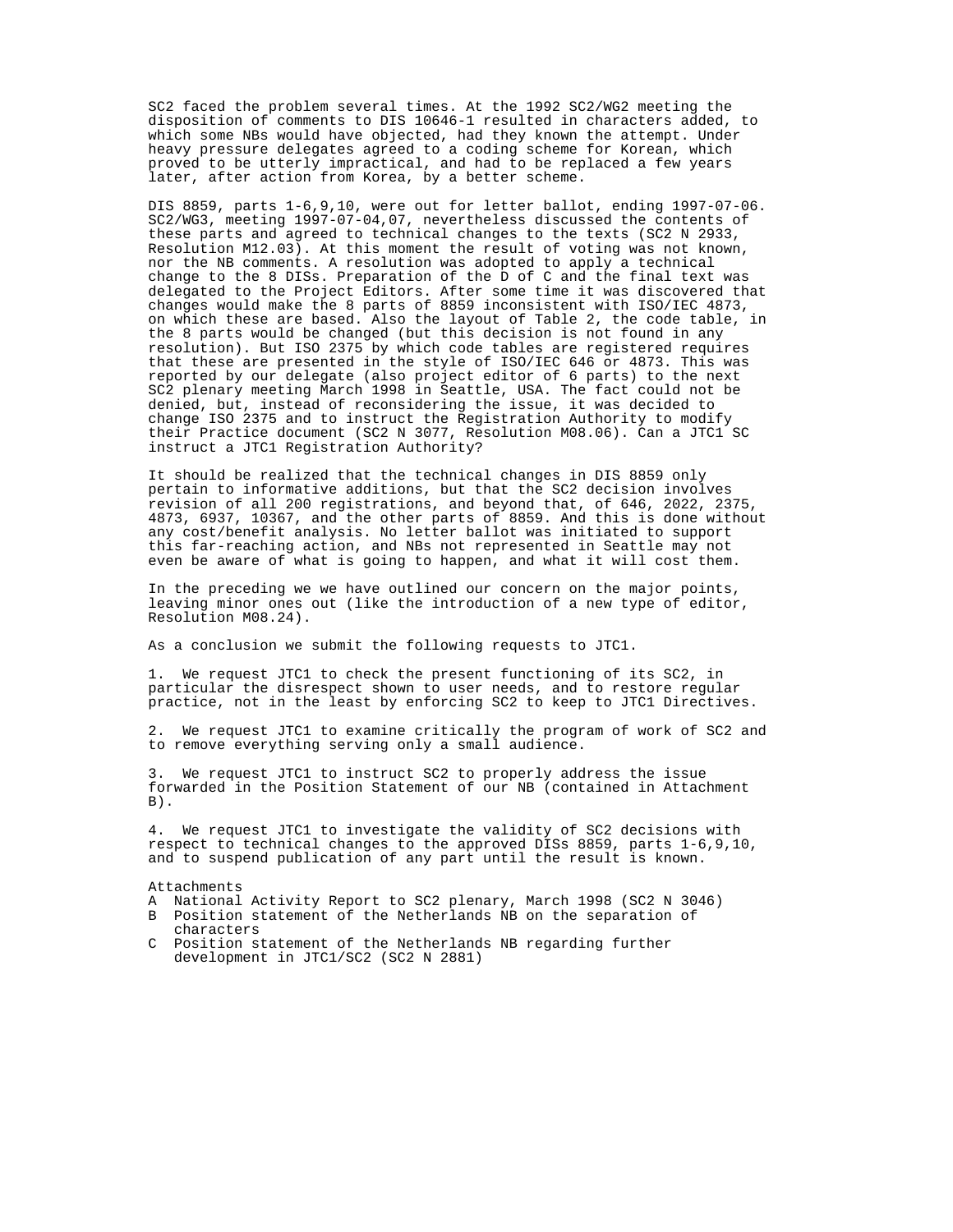ISO/IEC JTC1/SC2 N

March 1998

VERSION 1.0

NATIONAL ACTIVITY REPORT FROM THE NETHERLANDS NATIONAL BODY TO ISO/IEC JTC1/SC2 Plenary, 1998

The responsible committee for JTC1/SC2 matters in the Netherlands is NNI 381 02.

Meetings are held now at irregular times only. Agreement on votes is reached by e-mail.

INTERNATIONAL

On the international level the participation in TC 304 of CEN is being restored to normal, but still restricted level, and contribution to projects is under consideration. We hope that TC304 is returning now to a realistic view of the world.

## NATIONAL

A "POSIX LOCALE" for Dutch is under development, but halted due to lack of time of the team members.

The revision of the national standards for handling personal data (NEN 1888) and adresses (NEN 5825) is now under way. There are in fact two projects.

1. Revision of: NEN 1888, General Personal Data NEN 5825, Addresses

 This is prepared by NNI NC 380 007 Represented are: Ministry of the Interior Ministry of Justice Ministry of Finance (Taxation) Police Information Centre National Chipcard Platform Ass. of Neth. Communities Social Security Ediforum GBA (Communities Data Exchange) PTT Post Media service State Agency of Road Transport Health and Welfare Informatics Health and Welfare Insurance Housing Corporations Broadcasting Subventions Direct Marketing Ass. Some Service bureaus, among them: Human Inference Directview (some I left out for which I did not know the English equivalent)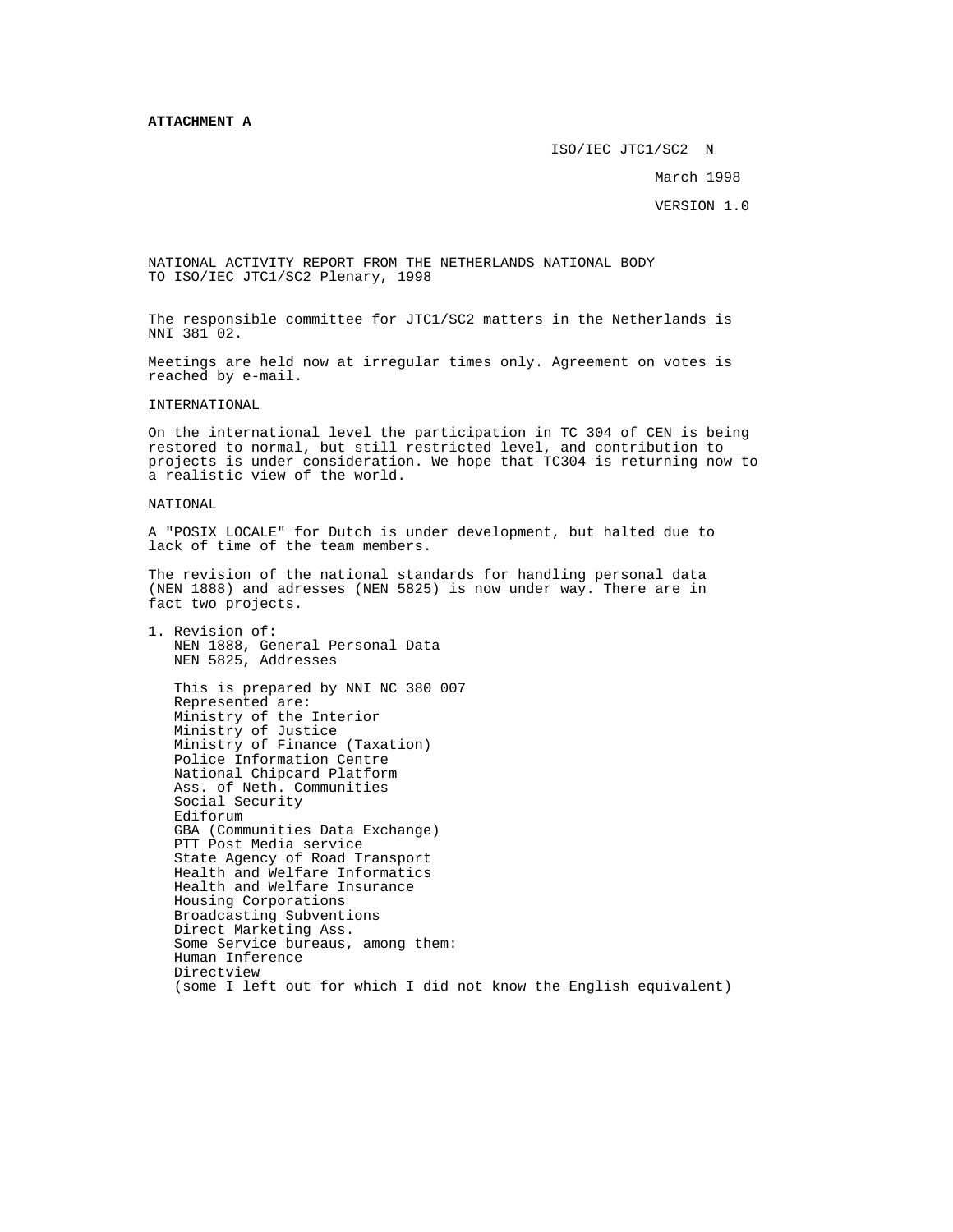A subgroup is working on character set matters. This work covers: -- selection of coded character set standards to be used, -- conversion between Latin character repertoires, -- transliteration of non-Latin characters to Latin.

2. Police Information Centre To select character sets for use with Police systems, and their mutual conversion.

Both projects work in close cooperation.

There are no decisions as yet, but the directions are already clear. These may be summarized as stated in the following document: -----------------------------------------------------------------------

> VERSION 0.3 1998-02-17 J. W. van Wingen

Principal trends in character handling in systems of the Netherlands Government or related institutions

1. It cannot be expected, nor required, from a civil servant to be able to handle non-Latin scripts. Thus handling of these scripts will not be included in the normative parts of the standards under development.

2. What matters primarily for data exchange and storing is the repertoire of characters, not their coding.

3. In principle three repertoires will be specified for use: a small one, a middle one, a large one. The selection will be directly related to the levels of Edifact (ISO 9735).

4. The small repertoire may be ASCII (ISO/IEC 646 IRV:1991) or Edifact Level B (invariant subset of ISO/IEC 646:1991, ISO-IR 170).

The middle repertoire will be that of ISO/IEC 8859-1 or 8859-9. (Whether there is, or will be, any actual use of it is a matter of doubt.)

The large repertoire is the GBA set, that is that of Teletex (T.61 or T.51, subset of ISO/IEC 6937), without the IJ as a single character. (This is part of the specifications for the GBA system which forms the basis for all personal data communication and for authentication in the Netherlands.) No additional characters will be permitted.

5. ISO/IEC 10646-1:1993 is considered not mature nor stable enough to be recommended, apart from a carefully selected subset, which is identical to the GBA set. It may offer coding for the large repertoire, but there is no intention to change the teletex coding with the GBA system to full two-octet coding.

6. For the coding of the GBA set three methods are considered suitable. a. that of ISO/IEC 6937 b. that of UCS-2 c. that of UTF-8 The choice will depend on the application (database, network). ------------------------------------------------------------------------

From the trends it should be clear to SC2 that there is no interest at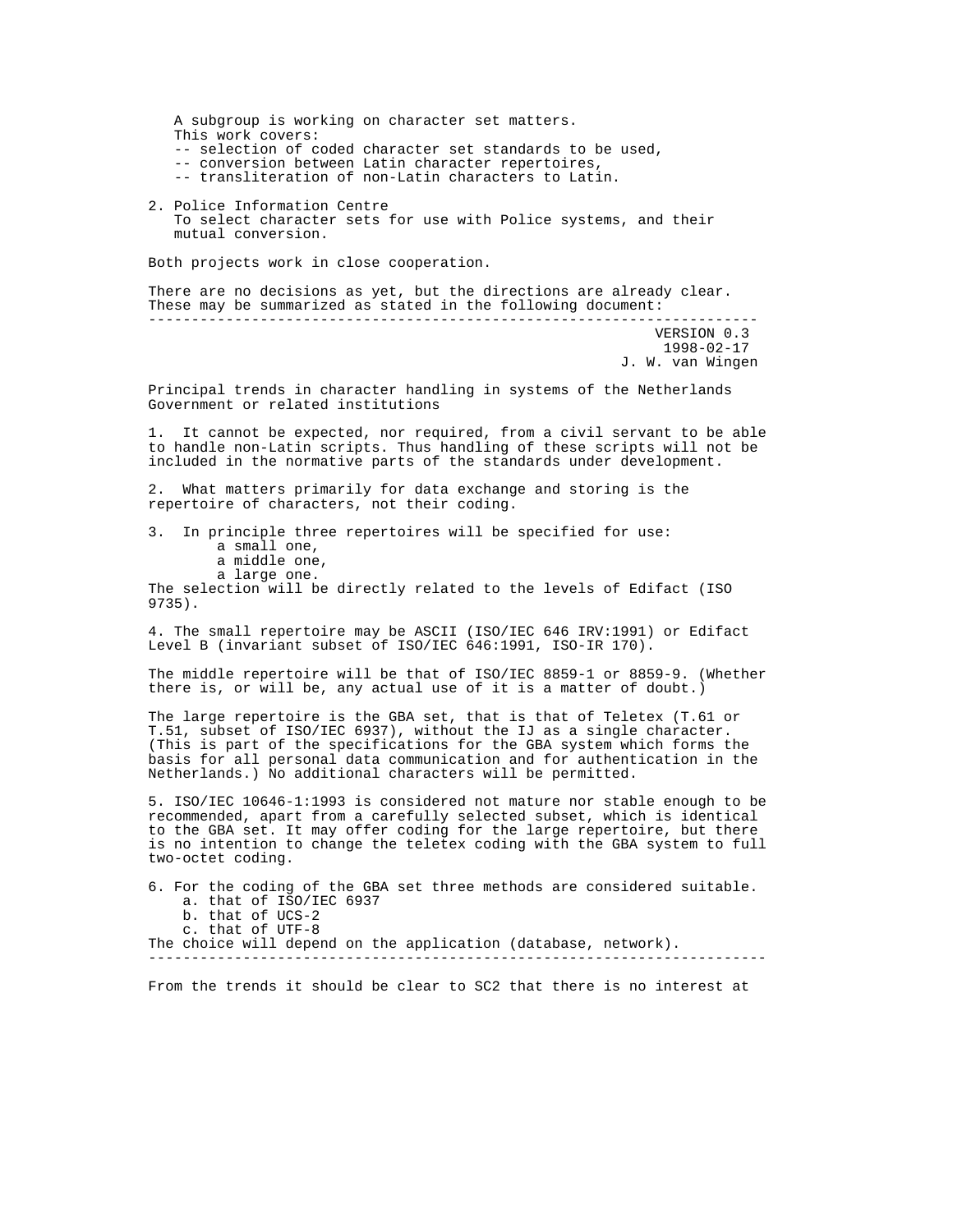all for promoting larger subsets than the GBA set for use with any body related to the Government. Even the interest for transliteration rules from other than Latin scripts is very restricted. The Committee is only permitted to discuss that if time allows.

It should be realized that not keeping to the principle of Latin script could even involve the risk of conflicts with the Unions. Thus there is no demand, and thus no market, for any large scale implementation of other scripts in the Netherlands, apart from a very limited production of Arabic texts for Moroccans living here.

It is under consideration to make the GBA set a EN from CEN. This may take some time, because the specification of the GBA set (taken as a repertoire or as a subset of 10646-1) is under review at present. It has been discovered that there are subtle differences between ISO/IEC 6937, ITU T.51 and the former ITU T.61 (Teletex). These pertain only to special characters, not letters. For letters the GBA set has the same repertoire as ISO/IEC 6937, and that is fixed.

Because this set of letters (subset of the GBA set) is also in use with ITU, and with X500, it will become in the future a very important thing for the whole of Europe, in particular because it has been stable since 1983 at least. This may disappoint some people, but the cost of change will be very high, and as has been decided, will have to be borne by the proposers.

# GENERAL

The Netherlands National Body has noted with concern the way NL proposals were treated at the Crete meetings. In particular, the manner in which our statements were received where we exposed the risks to the stability of our administrative systems and even to national security, if certain additions to our character repertoire would have to be adopted, can only be called frivolous.

SC2 should realize that changes like these do not have technical aspects only, but have severe political implications. Should SC2 continue its course, then it should not be surprised when it would become involved in a diplomatic conflict between nations.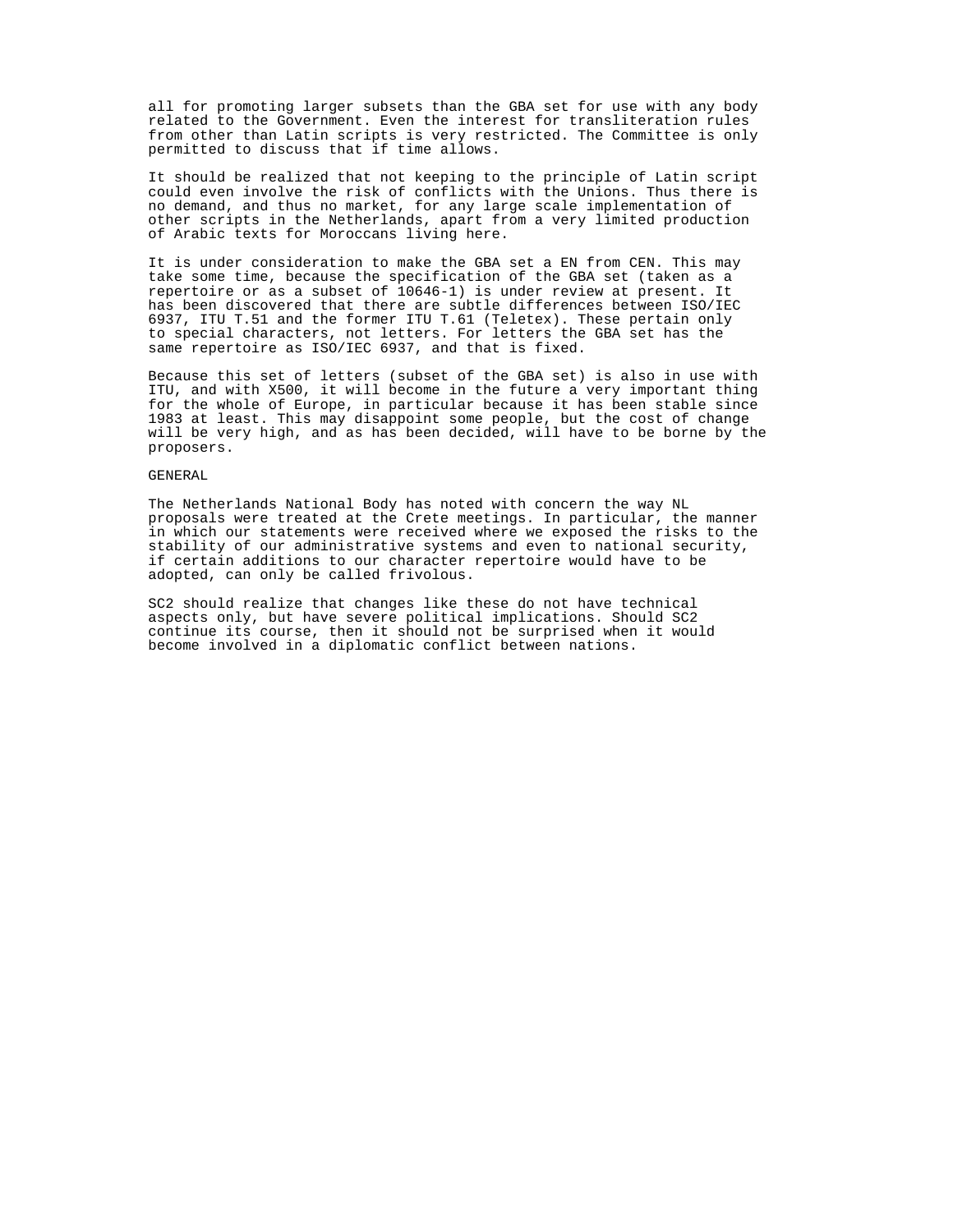# **ATTACHMENT B**

POSITION STATEMENT OF THE NETHERLANDS NATIONAL BODY ON THE SEPARATION OF CHARACTERS

J. W. van Wingen 1998-03-10 version 1.2

Dear Colleagues

At the SC2/WG2 meeting, July 1997, in Crete the position was taken that:

LATIN SMALL CHARACTER S WITH CEDILLA LATIN SMALL CHARACTER T WITH CEDILLA would be different from: LATIN SMALL CHARACTER S WITH COMMA BELOW LATIN SMALL CHARACTER T WITH COMMA BELOW

The Netherlands delegate did not get the chance to submit a paper explaining why we were so much against. Thus our arguments were not sufficiently listened to.

Since that meeting we have investigated what the consequences would be for our systems and those elsewhere. And these are so serious that the Netherlands is requesting SC2 to withdraw any resolution that supports the separation of the characters in question. Furthermore, it was discovered that facts presented about these were not based on reality.

### 1. Romanian

We studied many papers in Romanian, in particular with the valuable help of the library of the Institute for Eastern European Law of Leiden University, which has more than 300 books in Romanian. It became clear that many documents use cedillas in some font, and comma below in some other, often on the same page (most recent of 1996), without making any difference in meaning.

# 2. Turkish

A first look into a Turkish newspaper (bought last Monday) showed many letters S with a comma below, obviously meant as a cedilla, and real cedillas elsewhere on the front page, dependent on the font used. This means that also in Turkish no difference in meaning exists, and thus that there is no reason to assign a separate code for each. Still worse, suppose that this page has to be coded, which code should be chosen for a letter? This situation would create much confusion in Turkey.

The conclusion is that it not possible to distinguish in a mixed text Romanian / Turkish what is what. Not even the use of a magnifying glass would be of any help.

# 3. Exchange of personal data

In the free traffic of persons over the world it is important that they can be identified with their correctly spelled name. If a Romanian wants a permit to stay in our country, his name has to be entered into our personal registration system (GBA). This is based on Teletex, subset of ISO/IEC 6937, or ITU T.51. Because GBA has been established by law, its conventions are hard to change, not to speak of implementations already working. But not only money is involved, should an extra letter be added. The new letter should be easily distinguishable from the others. This is not the case with cedilla vs. comma below. Thus the Romanian will be told that his name will be entered with a cedilla, and that he has to sign that he agrees to that. If he does not, he will not get a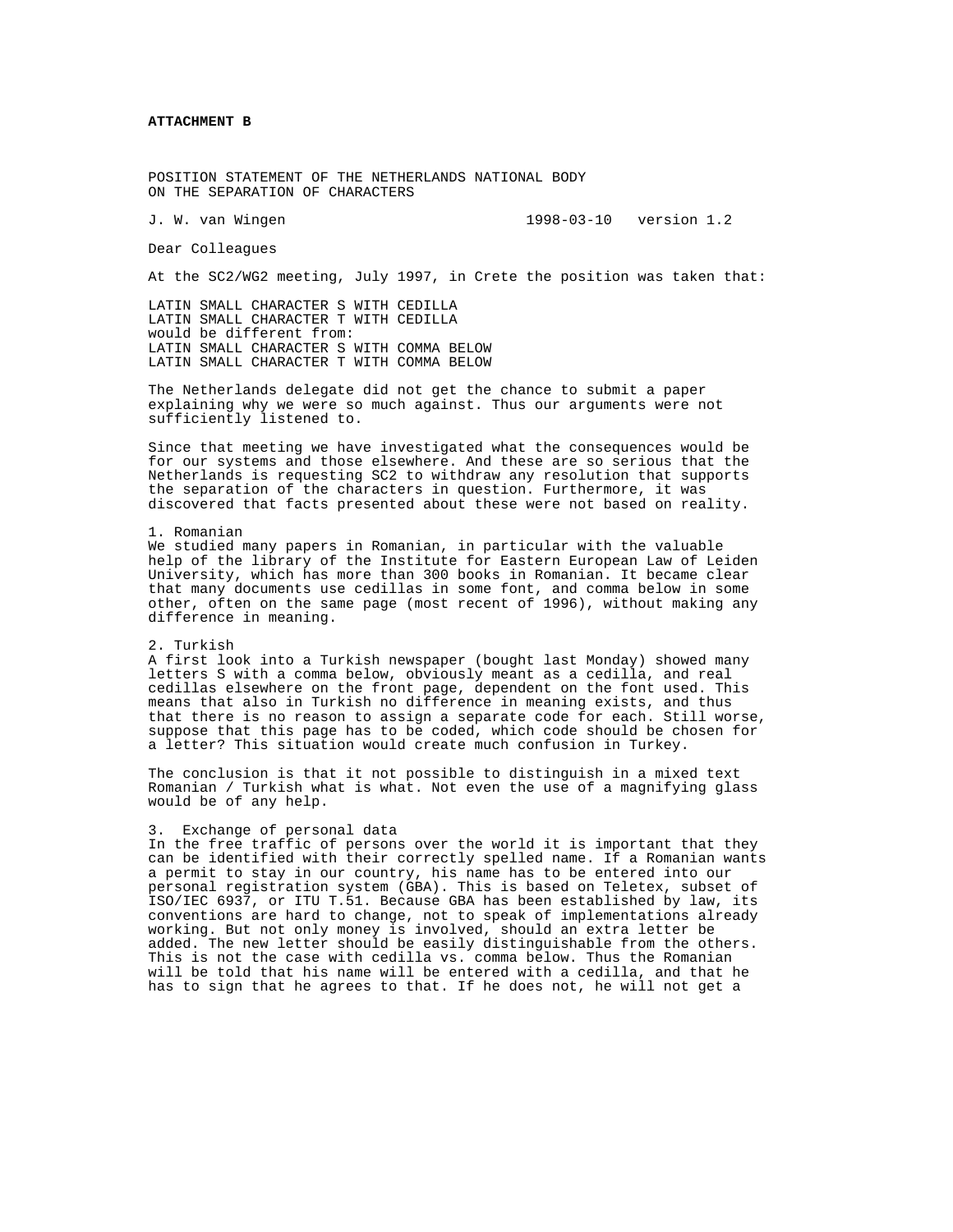permit, and will not be allowed to stay.

Suppose that he does not accept this decision, and goes to complain to the National Ombudsman, or worse, to the European Court of Justice. Then it will be important in the case that follows that an ISO standard supports making difference between cedilla and comma below. Should the Kingdom of the Netherlands for that reason loose its case, the damage will be enormous, and may lead to destabilisation of our administrative system.

More is affected. The Police also uses GBA for registering criminals. Introducing different spellings could cause more confusion that we are prepared to accept. We would rightly claim that National Security is at stake.

Under these circumstances it will not surprise anyone that we are determined to oppose the separation of these characters with all means available. Should SC2 not come to its senses, we'll appeal to JTC1, and higher if needed. I appeal to you, dear colleagues, to reconsider the matter, in order that we arrive at decisions that are in the public interest.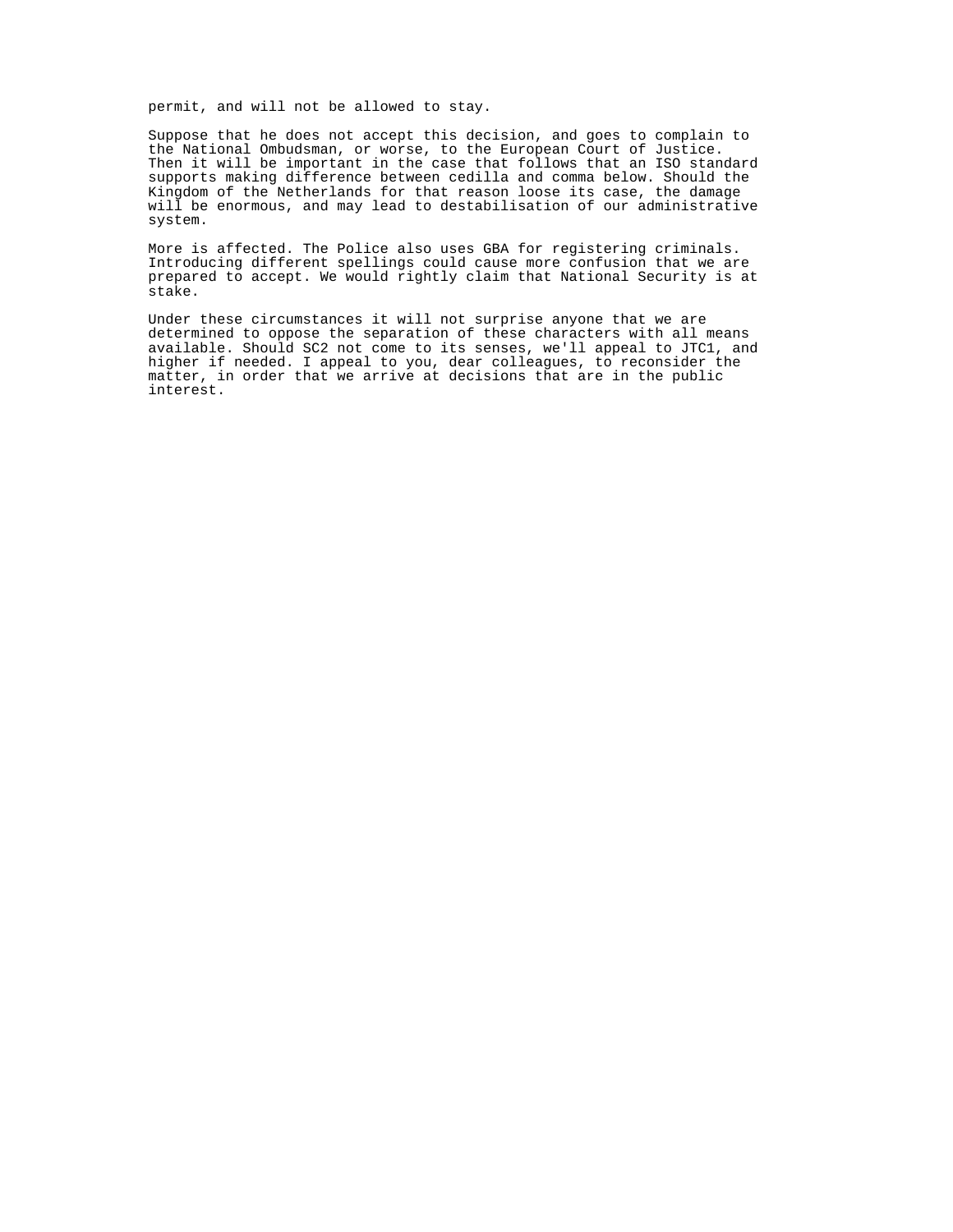# **ATTACHMENT C**

POSITION OF THE NETHERLANDS NATIONAL BODY (NNI) REGARDING FURTHER DEVELOPMENT IN JTC1/SC2

Now that JTC1 Reengineering is on its way, it is a good moment to consider what should be the policy of the Netherlands regarding further development of standards by JTC1/SC2. The primary points of concern are future parts of ISO/IEC 8859 and new amendments to ISO/IEC 10646-1, but some general aspects should be considered first.

# General considerations

First of all, the stated principles of JTC1 should be taken very seriously. Market-relevance should guide selection of projects. This does not mean that academic preferences should be ignored, only that standards institutes, depending on industry contributions, cannot be expected to subsidize academic research. If Learned Societies want to raise their agreed conventions to the status of an International Standard, they should take the way of a Fast Track procedure, after having done the development themselves.

The criteria of JTC1 are rather vague, but may be made more precise for SC2. The actual expected use of a standard for coding a script should be made clear on base of verifiable figures of published books. and periodicals and the use in schools and courses.

The requirement of 5 participating NBs in a new project may be too strict for SC2. It may mean in practice that single-nation scripts cannot be included in an ISO standard. To acquire 4 other NBs may involve dealings like "if you participate in my project on a script you do not understand, I'll do in yours which I do not understand either". Always saying YES as a result implies in fact loosening the criteria for participation, because an unqualified YES does not raise questions.

On the other hand, no proposal for coding a script shall be approved without a formal declaration on government level, or from a learned society, that the proposal suits their needs.

++++++++++++++++++++++++++++++++++++++++++++++++++++++++++++++++++++++++ Future parts of ISO/IEC 8859.

From several sides concerns were expressed about so many proposed new parts. We should not disregard these.

Some say that all coded data should transmigrate to data coded with UCS. They ignore the market. As long as any accented letter will be called a "foreign character" in the US, and 7-bit mailing systems are permitted to exist, use of ASCII will continue. Thus the future will be that of coexistence (and I hope a peaceful one) between single-byte and multiple-byte coding.

To provide single-octet coding for characters not yet covered by existing parts of 8859, two ways are open, that of Registration of a 94 or 96 character code table, suitable for a Right half (G1) according to ISO/IEC 4873, and that of a New Part of 8859.

Registration (ISO 2375) was meant to identify a code table for referencing in telecommunication and applications of ISO/IEC 2022. It provides a Number (ISO-IR xxx) and a Final Byte. Any Sponsoring Body can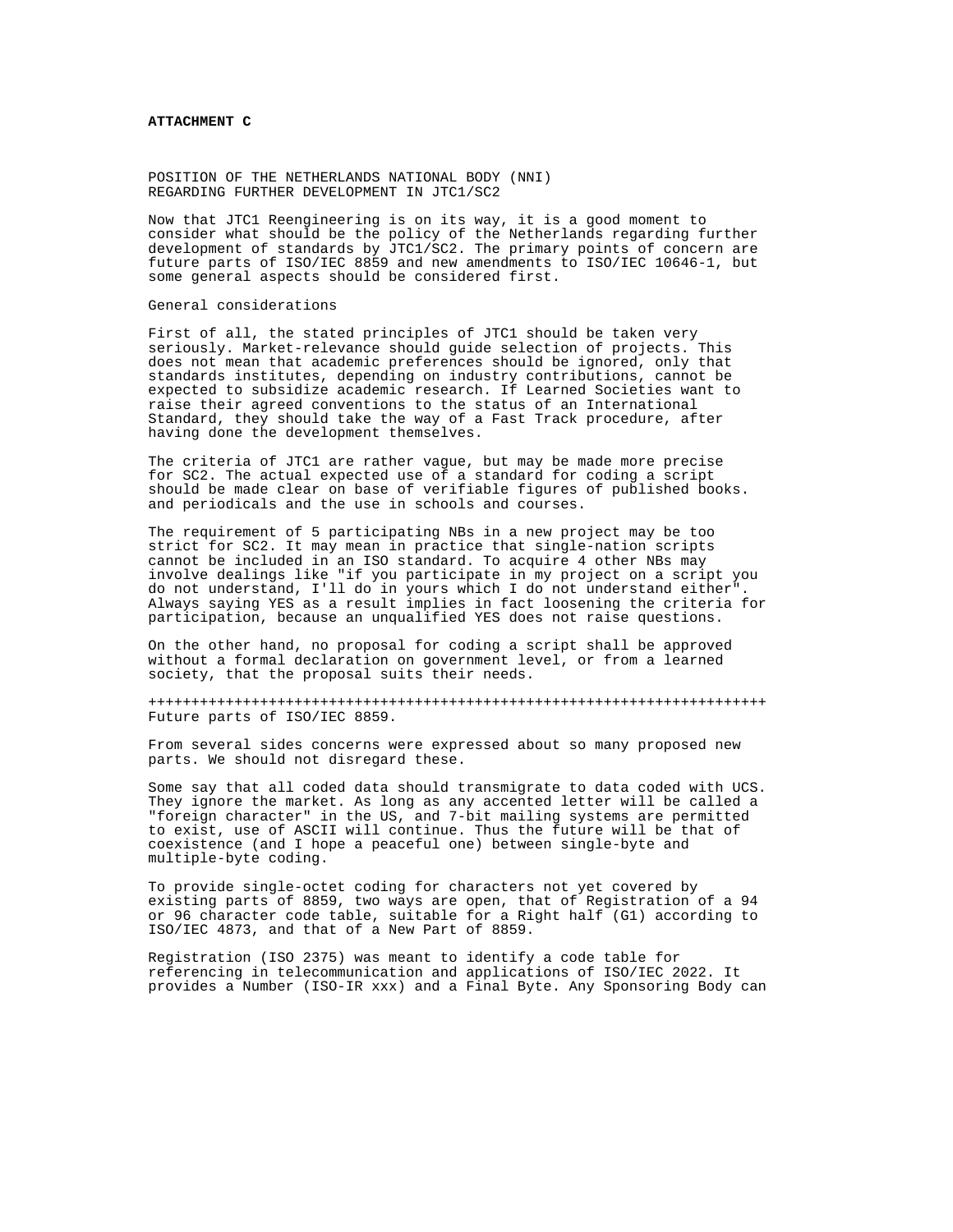apply for registration of a code table. SC2 may comment on the application, but cannot change or reject it, unless it does not conform to the rules of ISO 2375. Thus further extension of the number of registered code tables cannot be stopped by any means.

If a code table is considered of more than restricted importance, and conformance to a standard is required for legal contracts, a New Part of ISO/IEC 8859 may be proposed. Then SC2 can accept the proposal or not, and it can change the code table. To complete the standard, a Final Byte must be known, which is assigned at Registration. Thus, registration is a de facto requisite for having a new part off 8859 published.

The practice with newly developed parts of 8859 is that some appear to be used little or not at all. So we have Part 4, which should be superseded by Part 10, which in its turn was rejected by the Baltic Countries who proposed Part 13. We cannot continue this way. We in SC2 should be sure that a proposed code table is already in actual use, and responds to practical demands. For Part 13 we got assurance from Latvia.

At present there is ISO-IR 182 for Welsh, with a code table in which some special characters are replaced by letters. There is a new part of 8859 proposed for Celtic, including Welsh and replacing more special characters with letters (for Irish). How do we know what the Welsh prefer: Irish letters (which they do not use), or more special characters? (That preference for less letters was one of the reasons why the Baltics rejected Part 10.) At present we are not convinced that the part for Celtic addresses a sufficient market.

This brings us to a:

DRAFT RESOLUTION TO SC2: Policy regarding new Parts of ISO/IEC 8859

- 1. A new code table meant for future standardization as a new part of ISO/IEC 8859 shall be forwarded first for registration according to ISO 2375 to the Registration Authority.
- 2. If after some period, not shorter then two years, it can be convincingly demonstrated to SC2, based on reports from NBs and industry, that the code table is in actual use to a sufficient extent, then SC2 forwards a NP for a new part of ISO/IEC 8859 to JTC1.

To our opinion the code tables for Latin/Thai, Latin/Devanagari (derived from ISCII) and Latin Alphabet no. 7 (Baltic Rim) satisfy the actual use requirement just now. We are not yet convinced that Latin Alphabet no. 8 (Celtic) does.

We request a decision from SC2 on this policy by resolution on its next plenary meeting.

++++++++++++++++++++++++++++++++++++++++++++++++++++++++++++++++++++++++ Further extension of ISO/IEC 10646.

Before any further additions to ISO/IEC 10646 are being made, we require that a priority policy be established on which scripts are candidates for later inclusion in the BMP. We want to have a decision now, before any irreversible decision is taken, now that only 10336 positions are left. Accepting new scripts on a "first in" base may cause exclusion from the BMP of some important scripts for which at present no proposal for coding has been submitted.

We consider the present classification (A,B,C, etc.) unsatisfactory. In particular, category A, "contemporary", contains very disparate